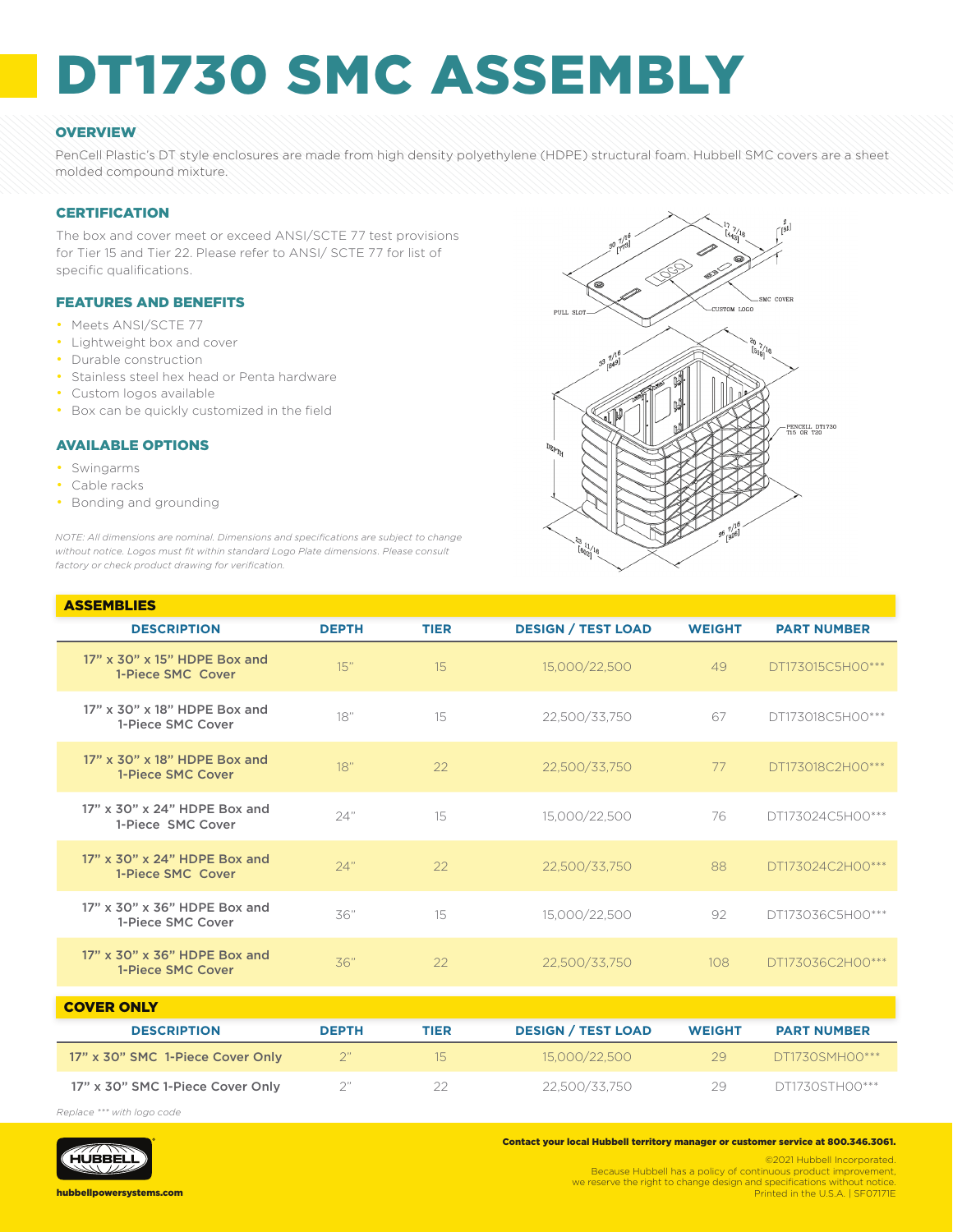# DT2436 SMC ASSEMBLY

## **OVERVIEW**

Pencell Plastic's DT style enclosures are made from high density polyethylene (HDPE) structural foam. Hubbell SMC covers are a sheet molded compound mixture.

#### **CERTIFICATION**

The box and cover meet or exceed ANSI/SCTE 77 test provisions for Tier 15 and Tier 22. Please refer to ANSI/ SCTE 77 for list of specific qualifications.

## FEATURES AND BENEFITS

- Meets ANSI/SCTE 77
- Lightweight box and cover
- Durable construction
- Stainless steel hex head or Penta hardware
- Custom logos available
- Box can be quickly customized in the field

#### AVAILABLE OPTIONS

- Swingarms
- Cable racks
- Bonding and grounding



*NOTE: All dimensions are nominal. Dimensions and specifications are subject to change without notice. Logos must fit within standard Logo Plate dimensions. Please consult factory or check product drawing for verification.*

| <b>ASSEMBLIES</b>                                 |              |             |                           |               |                    |
|---------------------------------------------------|--------------|-------------|---------------------------|---------------|--------------------|
| <b>DESCRIPTION</b>                                | <b>DEPTH</b> | <b>TIER</b> | <b>DESIGN / TEST LOAD</b> | <b>WEIGHT</b> | <b>PART NUMBER</b> |
| 24" x 36" x 18" HDPE Box and<br>1-Piece SMC Cover | 18"          | 15          | 15,000/22,500             | 90            | DT243618C5H00***   |
| 24" x 36" x 18" HDPE Box and<br>1-Piece SMC Cover | 18"          | 22          | 22,500/33,750             | 100           | DT243618C2H00***   |
| 24" x 36" x 24" HDPE Box and<br>1-Piece SMC Cover | 24"          | 15          | 15,000/22,500             | 106           | DT243624C5H00***   |
| 24" x 36" x 24" HDPE Box and<br>1-Piece SMC Cover | 24"          | 22          | 22,500/33,750             | 118           | DT243624C2H00***   |
| 24" x 36" x 36" HDPE Box and<br>1-Piece SMC Cover | 36"          | 15          | 15,000/22,500             | 180           | DT243636C5H00***   |
| 24" x 36" x 36" HDPE Box and<br>1-Piece SMC Cover | 36"          | 22          | 22,500/33,750             | 196           | DT243636C2H00***   |

| <b>COVER ONLY</b>                |              |      |                           |               |                    |
|----------------------------------|--------------|------|---------------------------|---------------|--------------------|
| <b>DESCRIPTION</b>               | <b>DEPTH</b> | TIER | <b>DESIGN / TEST LOAD</b> | <b>WEIGHT</b> | <b>PART NUMBER</b> |
| 24" x 36" SMC 1-Piece Cover Only |              | 15.  | 15.000/22.500             | 4.5           | DT3048SMH00***     |
| 24" x 36" SMC 1-Piece Cover Only |              | 22   | 22.500/33.750             | 4.5           | DT3048STH00***     |

*Replace \*\*\* with logo code*



Contact your local Hubbell territory manager or customer service at 800.346.3061.

©2021 Hubbell Incorporated. Because Hubbell has a policy of continuous product improvement, we reserve the right to change design and specifications without notice. Printed in the U.S.A. | SF07172E

hubbellpowersystems.com